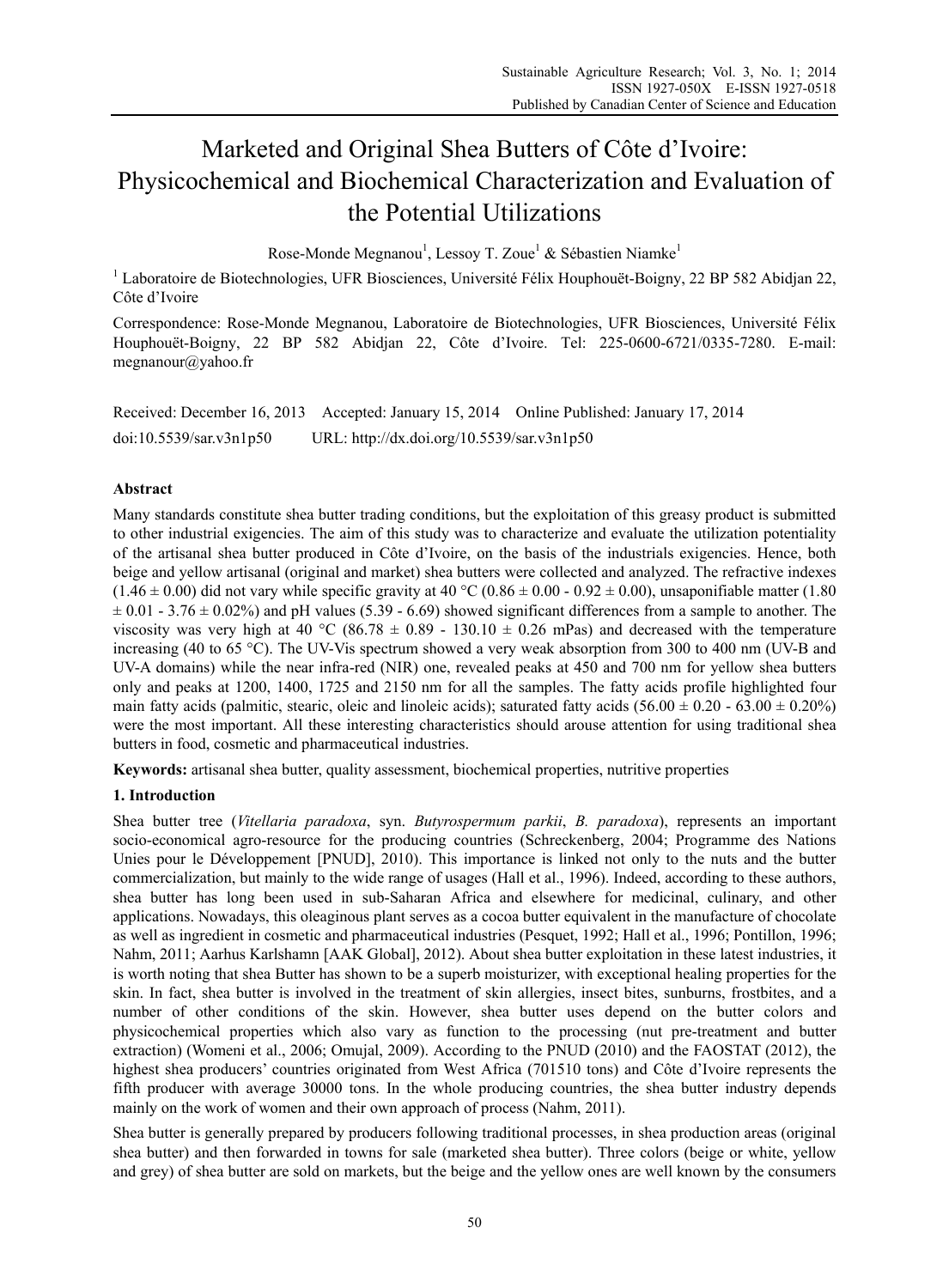(Carette, Malotaux, Van Leeuwen, & Tolkamp, 2009; Mégnanou & Diopoh, 2008). If the grey shea butter is considered as a bad product of preparation (Hall et al., 1996; Megnanou, 2008), the beige (abusively considered as "white"), and the yellow shea butter are strictly preferred by consumers (Carette et al., 2009; Mégnanou & Niamke, 2013). Several studies have underlined the difference between the preparation modes of beige and yellow shea butters and the different sensorial characteristics associated (Hall et al., 1996; Mégnanou, 2008). Nevertheless, because of increasing shea butter utilization sectors, additional criteria were defined by industrials. Even if, some of these new criteria were considered by UEMOA shea producing countries (Union Economique et Monétaire Ouest Africaine [UEMOA], 2011), what about the other exigencies such as fatty acids profile, ultra-violet and near infrared spectra, viscosity variation and the pH?. The present study aimed to determine physicochemical and biochemical characteristics of Ivorian traditional shea butter and evaluate its potential utilizations on the basis of the industrials exigencies such as the fatty acids profiles, the viscosity as function to the temperature, the infrared and ultraviolet spectra. Therefore, more than the basic physicochemical characteristics (specific gravity, viscosity, pH, and unsaponifiable matter) other parameters such as fatty acids profiles, viscosity as function to the temperature, infrared and ultraviolet spectra of both beige and yellow artisanal shea butters from markets and producing areas units were investigated.

# **2. Materials and Methods**

# *2.1 Sampling*

For this study, beige and yellow shea butter (*Vitellaria paradoxa*) samples were collected from the market and from the production area. Thirty (30) samples (25 - 30 g, for each sample) of each beige and yellow shea butters, were randomly collected from the markets of Abidjan District (Côte d'Ivoire) on March 2013. In the same period, thirty (30) samples of each beige and yellow shea butters, were also randomly collected from traditional factory in Dabakala (North of Côte d'Ivoire). The collected samples were mixed together in laboratory to constitute two representative samples (beige and yellow) from both market (moisture content 3.36 and 8.36%, respectively) and traditional production (moisture content 0.15 and 0.20%, respectively). These four samples were stored at 4 °C in air tight brown sterile glass bottles until further use for analysis.

# *2.2 Chemicals*

Analytical grade solvents, standards and reagents were used to perform analysis. Solvents (n-hexane, acetic acid, diethyl-ether, ethanol, methanol and n-heptane) were provided from Merck (Germany). Standards such as fatty acids (palmitic acid, stearic acid, oleic acid, and linoleic acid) and erucic acid were purchased from Sigma-Aldrich (Germany). Wijs reagent was from Prolabo (France). All other reagents used were of analytical grade.

# *2.3 Physicochemical Analysis*

In the present experiment, each test for the sample was analyzed in triplicate.

# 2.3.1 Specific Gravity, Refractive Index and Viscosity

Specific gravity and refractive index of melted butters were determined at 40 °C following the International Union of Pure and Applied Chemistry [IUPAC] (1979) method by using a pycnometer and a refractometer (RM40, Metller Toledo, Switzerland), respectively. Viscosity was determined at different temperatures (40 - 65 °C) by using a viscometer apparatus (SVM 3000, Anton Paar GmbH, Austria) equipped with a syringe filled with 1 mL of melted butter sample. Values of viscosities were automatically recorded after temperature programming.

# 2.3.2 PH, Colour and Melting Point

pH value of melted butter samples was determined at 25 °C according to Afane et al. (1997) by using a pH-meter Hi 8915 ATC, Hanna, Spain). 2 mL of melted butter sample were dissolved in 15 mL of n-hexane. The pH-meter electrode was standardized with buffer solutions (pH 4.0 and 7.0) and then, immersed into the sample to record pH value.

Colour of melted shea butter (40 °C) and melting point were determined according to the Malaysian Palm Oil Board [MPOB] (2005) methods by using a Lovibond colorimeter (Lico, Labomat, France) and a thermometric system (FP900, Metller Toledo, Switzerland), respectively.

# 2.3.3 UV-Vis Spectra

UV-Vis spectra of melted butter samples were determined by measuring absorbance of hexanic melted butter solution (1 %) by using a UV-Vis spectrophotometer (T80+, PG Instruments, England) in the range of 200 to 600 nm (Besbes et al., 2004).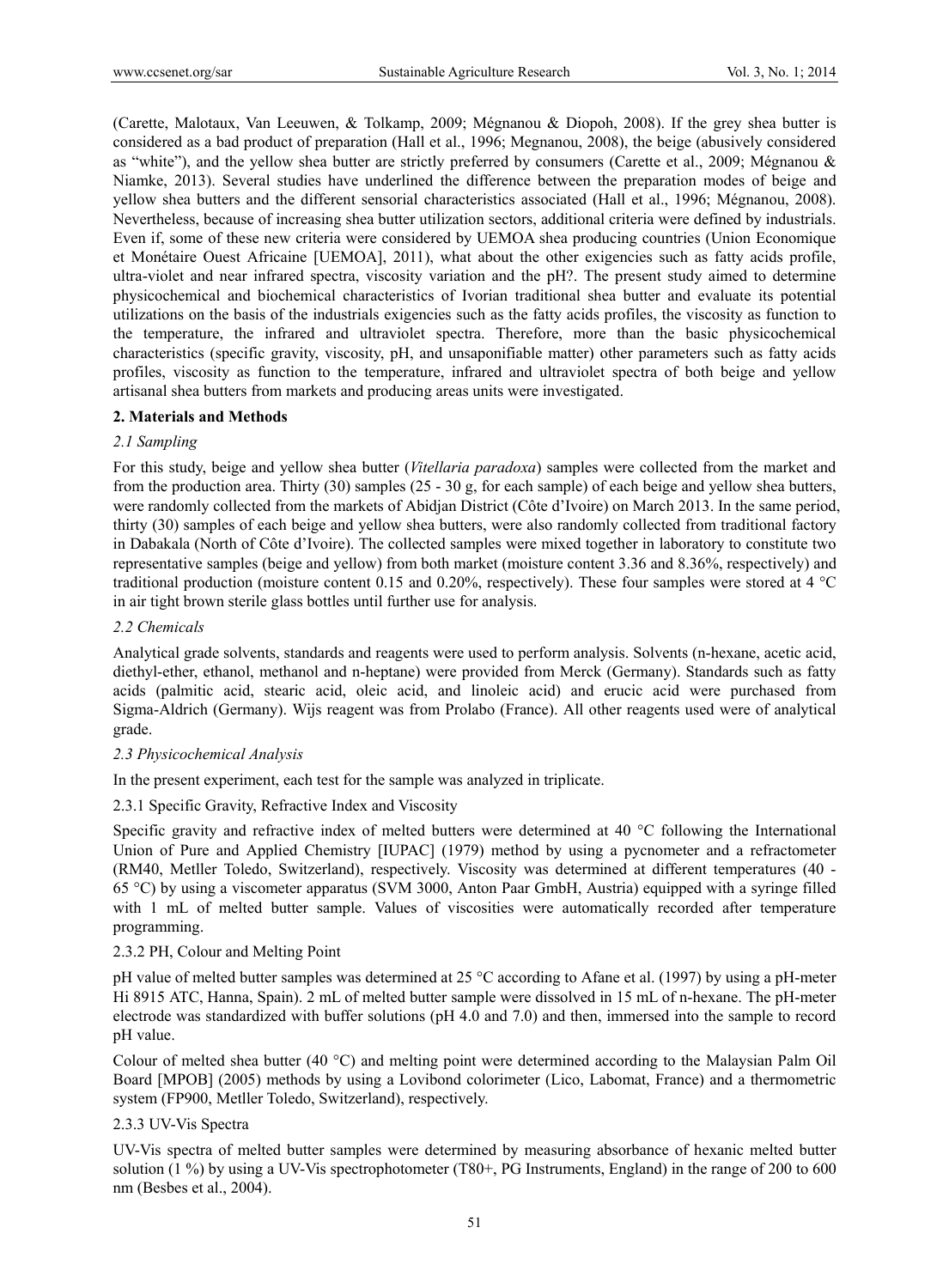# 2.3.4 NIR Spectrum

Near infrared spectrum (NIR) was determined by reading absorbance of melted butter sample in the range (400-2500 nm) using an infrared spectrophotometer (Foss Liquid Analyzer, Denmark) equipped with a software (NIR Vision Spectral Analysis, Model 6500) for data acquisition.

# *2.4 Biochemical and Nutritive Analysis*

# 2.4.1 Unsaponifiable Matter Content

Unsaponifiable matter content of oil was determined following the IUPAC (1979) method. Oil sample (5 g) was saponified with 50 mL of 2 N KOH methanolic solution for 1 h. To the resulted mixture, 50 mL of distilled water was added. The unsaponifiable matter was extracted three times with 50 mL of diethyl-ether. Organic fractions were collected, washed three times with 50 mL of distilled water and then dried with sodium sulfate. Diethyl-ether was removed in a rotary evaporator (Heidolph, Hei-Vap, Germany) to recover the unsaponifiable matter which was then weighed.

#### 2.4.2 Fatty Acid Composition

The fatty acids were converted to their methyl esters (FAMEs) as described by the European Communities (1991) methods. About 0.1 g of oil sample was mixed with 2 mL of n-heptane and 0.2 mL of a methanolic solution of potassium hydroxide (2N). The whole mixture was shaken up for 30 s and allowed to settle for 5 min. The top layer containing the FAMEs was used for gas chromatography (GC) analysis. FAMEs solution  $(1 \mu L)$ containing the internal standard (erucic acid) was injected into a gas chromatograph (Shimadzu, GC-9A, Japan) equipped with a mass spectrometer (MS) and a RTX5 fused silica capillary column (30 m  $\times$  0.32 mm i.d.  $\times$  0.25 µm film thickness). The carrier gas was helium and the flow rate adjusted to 23 mL/min. Temperatures of detector and injector were 250 °C. The initial column temperature was fixed to 100 °C and programmed to increase by 5 °C per min intervals until 220 °C and, kept for 10 min at this temperature. The fatty acid methyl esters peaks were identified by comparing their retention times with those of standards. After adjusting areas with the internal standard (erucic acid), the yield of each fatty acid was calculated as follow: area of the fatty acid/areas of total fatty acids in the oil sample  $\times$  100 (%).

# *2.5 Statistical Analysis*

In the present experiment, each test for the sample was analyzed in triplicate. Data were expressed as means  $\pm$ standard deviation (SD). Differences between means were analysed by analysis of variance (one way ANOVA) using XLstat 2009 3.1.5 software. Statistical significant difference was stated at  $p < 0.05$ .

# **3. Results and Discussion**

# *3.1 Physicochemical Properties*

The physicochemical parameters of beige and yellow market and original shea butters are shown in Table 1.

| Parameters                 | Beige market                  | Yellow market            | Beige original               | Yellow original          |
|----------------------------|-------------------------------|--------------------------|------------------------------|--------------------------|
| Specific gravity $(40 °C)$ | $0.91 \pm 0.00^{ab}$          | $0.92 \pm 0.00^a$        | $0.89 \pm 0.01^b$            | $0.88 \pm 0.00^{\circ}$  |
| Refractive index $(40 °C)$ | $1.464 \pm 0.00^a$            | $01.464 \pm 0.00^a$      | $01.464 \pm 0.00^a$          | $1.464 \pm 0.00^a$       |
| Viscosity (mPas) $(40 °C)$ | $86.78 \pm 0.39$ <sup>d</sup> | $91.75 \pm 0.26^{\circ}$ | $130.10 \pm 5.02^{\text{a}}$ | $110.69 \pm 5.21^b$      |
| Colour (Ly)                | $18.67 \pm 1.15^{\text{d}}$   | $63.66 \pm 1.15^b$       | $23.67 \pm 1.15^{\circ}$     | $68.67 \pm 0.58^{\circ}$ |
| pH(25 °C)                  | $0.564 \pm 0.01^{\circ}$      | $05.39 \pm 0.01^d$       | $05.68 \pm 0.01^b$           | $06.69 \pm 0.01^a$       |

Table 1. Physicochemical properties of beige and yellow market and original shea butters

Values are expressed as mean $\pm$ SD. Means in the lines with no common superscript differ significantly ( $p < 0.05$ ).

All the parameters generally showed significant difference  $(p < 0.05)$  except for refractive index. The value of specific gravity was about  $0.90 \pm 0.00$  while the refractive index was  $1.46 \pm 0.00$ . The specific gravity and refractive index of shea butter samples are within the range of those reported for most conventional edible oils (Codex-Alimentarius, 1993). Furthermore, all studied shea butters could be classified as non-drying fats in view to their refractive index value (Rossell, 1991). This property would underline their quality of edible fat and also disqualify them for varnish manufacturing in chemical industry. The viscosity of liquids as vegetable oil is commonly perceived as thickness, or resistance to pouring (Ndangui et al., 2010). Beige and yellow market shea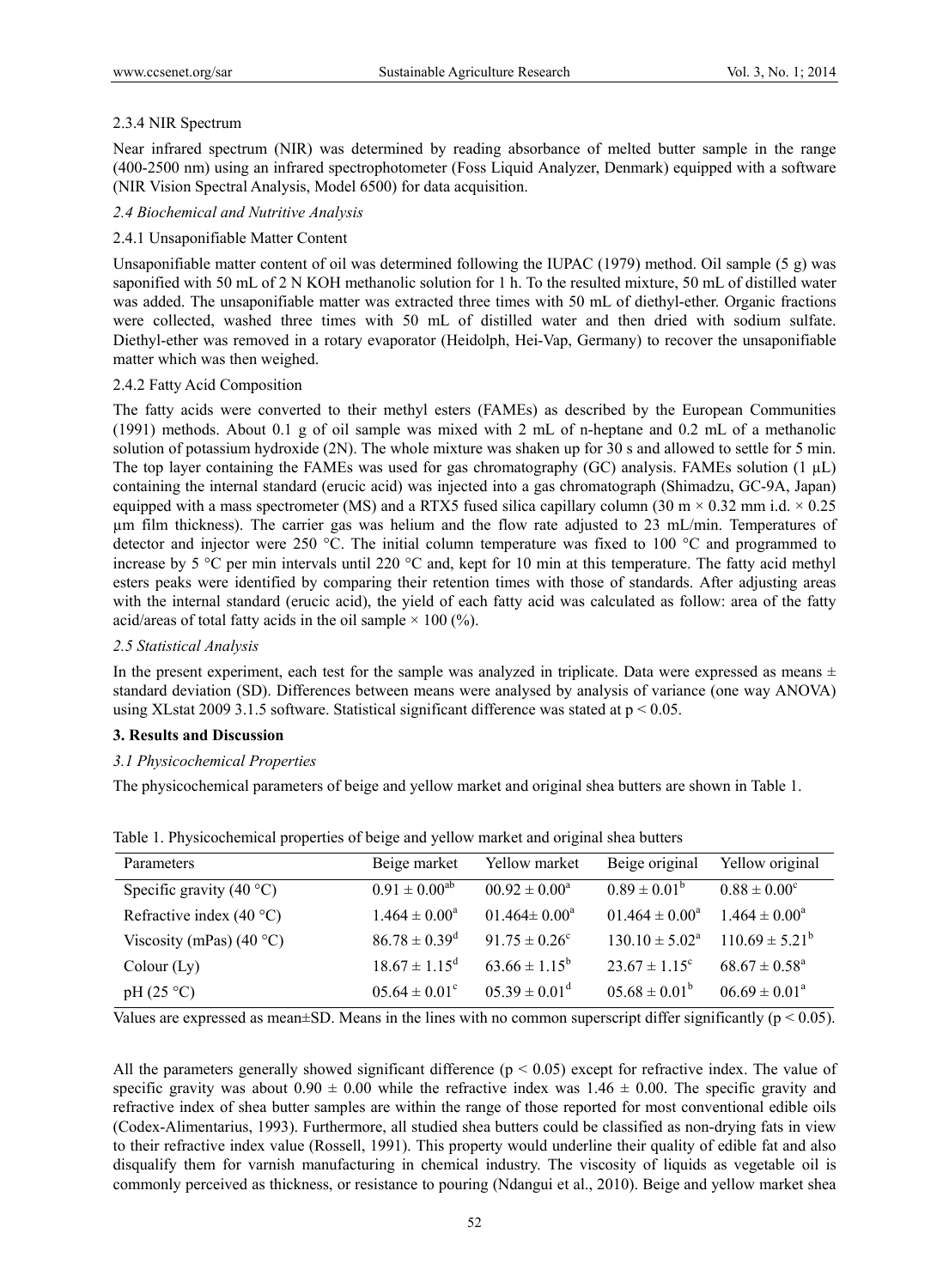butters are less viscous (86-92 mPas) than original manufactured ones (105-135 mPas). In addition, these viscosity values are relatively higher than the mean value (75 mPas) of most vegetable oils (Besbes et al., 2004). This physical property linked to the solid state of the studied shea butters could be used in food and cosmetic industry to confer an adequate texture to final fat products (Dubois et al., 2007).

The effect of temperature on viscosity of the whole shea butter samples is depicted in Figure 1. For all of the samples, the value of viscosity decreases (130.10 to 36.29 mPas) continuously when the temperature increases from 40 to 65 °C and would confirm the Arrhenius law (Nzikou et al., 2007) which indicates that the viscosity of fats decreases exponentially with increasing of temperature. It is worth noting here that the appearance of linear relationship between viscosity and temperature would be due to the relative small interval of temperature (40 to 65 °C); the figures might represent a portion of hyperboles. It was also observed a relative similitude in the evolution of the viscosity for all the samples. This situation could also suggest similarity in fatty acids composition, for both marketed and original shea butters. However, such rheological property (viscosity/temperature) of the studied shea butters could be exploited in cosmetic industries for emulsions making (Lefur & Arnaud, 2004).



Figure 1. Effect of temperature on market and original manufactured shea butters viscosity

The Lovibond colour in yellow light (Ly) of yellow market and original shea butters were  $63.66 \pm 1.15$  and  $68.67 \pm 0.58$ , respectively. This parameter, generally related to carotenoids content and bleachability index of oil sample, is higher than that (47.7) of crude palm kernel oil (MPOB, 2005). Consequently, yellow market and original shea butters could be exploited in cosmetic industries in view to the antioxidant activity and the protective skin effect of carotenoids (Platon, 1997). As concern the Lovibond colour values registered by the beige shea butter, it was relatively weak compared to the yellow shea butter and would be due to the presence of residual pigment of shea almond (Sanou, 2002; Kitamura et al., 2003). Concerning the yellow shea butter strong coloration, it should result from the adjunction of natural yellow pigment extracted from the roots of *Cochlospermum tinctorium* (Hall et al., 1996; Jansen, 2005). Nevertheless, a similar yellow colour could also result from some synthetic pigments producers add to their butter, or from the presence of fungal secondary metabolite (Mégnanou, 2008). However other analyses were performed and provided clearer precision.

The UV-Visible spectrum of beige and yellow market and original shea butters is shown in Figure 2.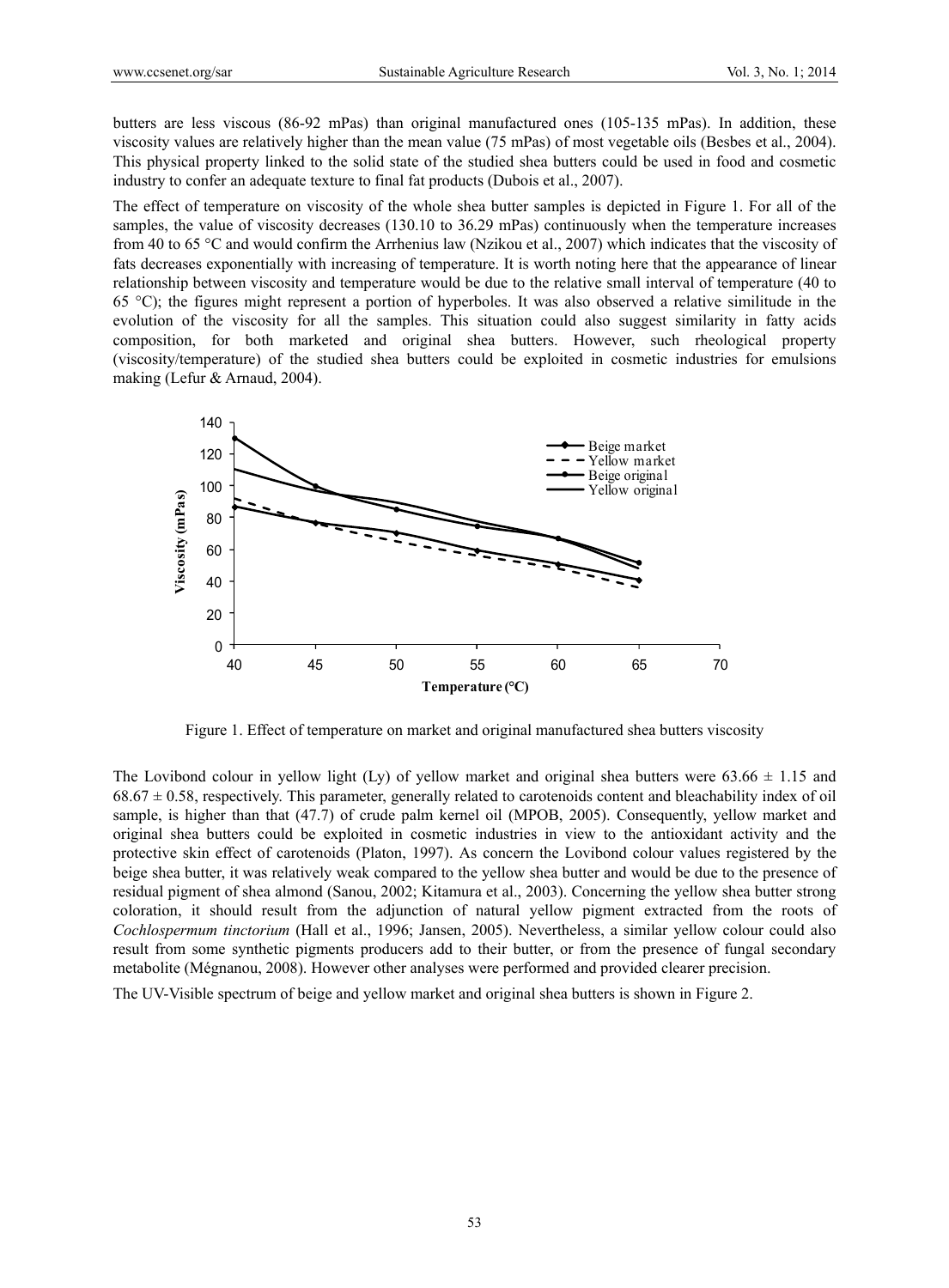

#### Wavelength (nm)

Figure 2. UV-Visible spectrum of market and original manufactured shea butters. (A): beige market; (B): yellow market; (C): beige original; (D): yellow original

All the spectra presented the same profile with a wide peak from 200 to 300 nm and then a rapid decrease of absorbance in the interval of 300 to 500 nm (Figure 2). The wide peak appeared between 200 and 300 nm would suggest the presence of either ethylenic bonds with conjugation or carbonyl compounds (Yadav, Chudasama, & Jasra, 2004). The strong decrease of absorbance as for it would presume the presence of UV-filter compounds in shea butter samples (Besbes et al., 2004). This would justify the great interest of cosmetic and pharmaceutical industries for shea butter, and would then constitute an advantage for using the studied shea butters in cosmetics formulations as UV protectors against carcinogenic UV (B and A). The similitude between market and original samples spectra could not only suppose the use of the same shea variety but also the same manufacturing process. The UV spectra could then be considered as a distinctive (specific) characteristic allowing any shea butter traceability (as function to the variety and/or the manufacturing process).

The visible and near infrared spectrum shea butters samples is shown in Figure 3. The visible domain of this spectrum showed maximum absorbance at 450 nm for yellow marketed and original shea butters, and a relatively weak peak at 700 nm for market yellow shea butter (Figure 3C). If the absorbance at 450 nm would suggest the presence of carotenoids compounds in both samples (Psomiadou & Tsimidou, 2001), the peak at 700 nm as for it would suggest the presence of chlorophyll. These observations would confirm yellow shea butters high Lovibond colour value in yellow light. Very slight absorbance was also observed for beige shea butters at 450-500 and would then suppose the presence of carotenoid in weak amount. As for the near infrared domain of the spectrum, it showed four main peaks at 1200, 1400, 1725 and 2150 nm. About the peaks observed at 1200, 1400, 1725 and 2150 nm, they would be related to C-H stretching 2<sup>nd</sup> overtone (oil), C-H stretching 1<sup>st</sup> overtone (oil), CO stretching  $1<sup>st</sup>$  overtone (oil), and C-H bending  $2<sup>nd</sup>$  overtone (oil), respectively (Kim, Park, Choung, & Jang, 2005). The peaks at 1200 and 1400 would indicate the presence of hydrocarbon, when fatty acids (FFA) would be characterized by the peak at 1725 nm (CO stretching  $1<sup>st</sup>$  overtone). As for the peak (vibration of C–H *cis*-unsaturation bonds) observed at 2150 nm, it would suppose the presence of unsaturated compound such as unsaturated fatty acids (Man & Moh, 1998). These previous information (UV and IR spectra) would suggest the presence of hydrocarbon, unsaturated compound, fatty acids and compounds protecting against damages sun rays could cause (allergy and cancer).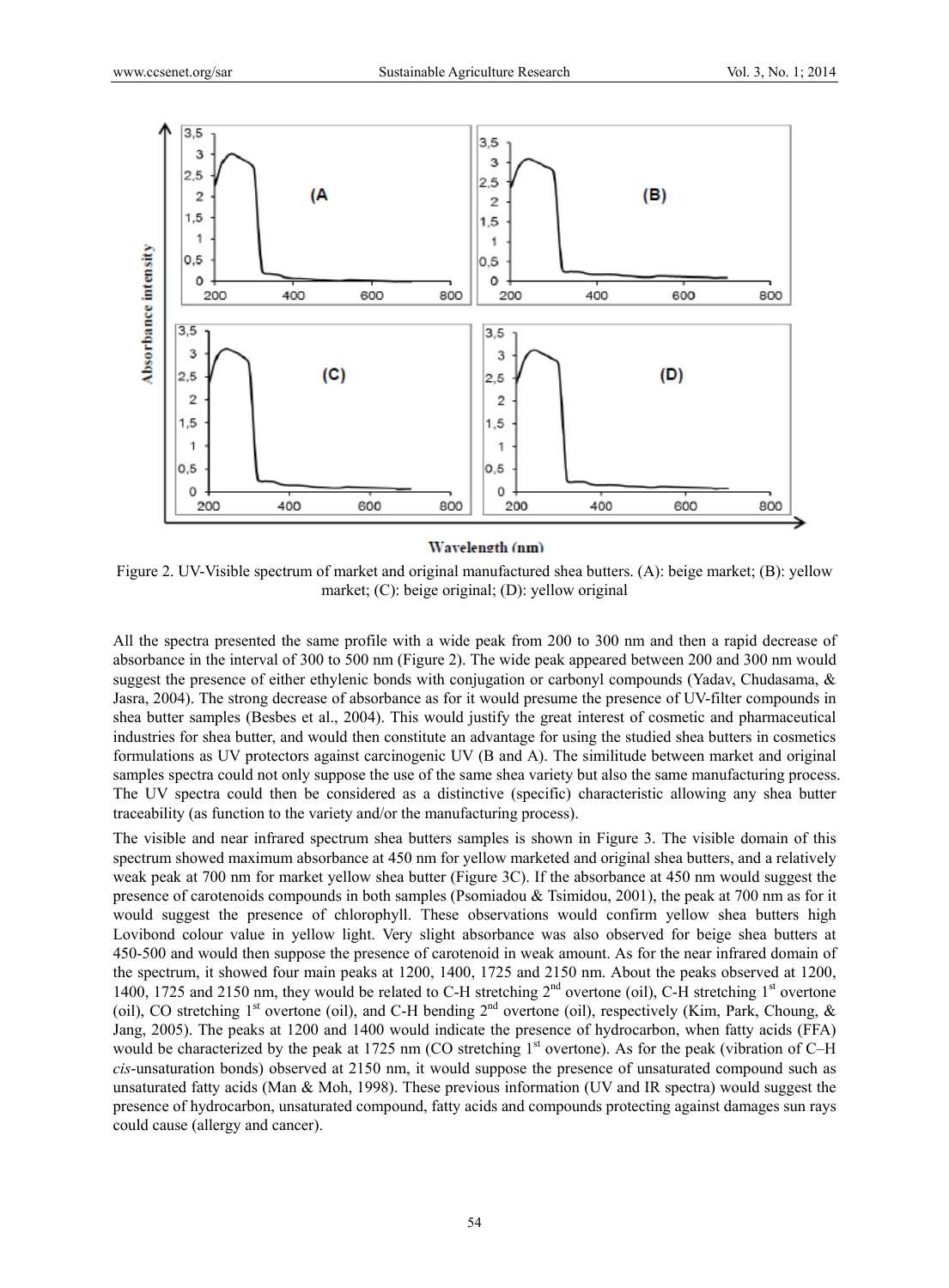

Figure 3. Near infrared (NIR) spectrum of market and original manufactured shea butters. (A): beige market; (B): yellow market; (C): beige original; (D): yellow original

# *3.2 Biochemical and Nutritive Properties*

Biochemical parameters showed significant statistical difference ( $p < 0.05$ ) for the samples analyzed (Table 2).

Table 2. Biochemical properties of beige and yellow market and original shea butters

| Parameters                   | Beige market       | Yellow market                 | Beige original              | Yellow original          |
|------------------------------|--------------------|-------------------------------|-----------------------------|--------------------------|
| Unsaponifiable matter $(\%)$ | $03.18 \pm 0.01^b$ | $01.80 \pm 0.01$ <sup>d</sup> | $03.76 \pm 0.02^{\text{a}}$ | $02.20 \pm 0.05^{\circ}$ |
| Palmitic acid $(\% )$        | $23.00 \pm 0.10^b$ | $18.00 \pm 0.10^d$            | $24.00 \pm 0.01^a$          | $22.00 \pm 0.10^c$       |
| Stearic acid $(\% )$         | $40.00 \pm 0.10^a$ | $38.00 \pm 0.10^c$            | $39.00 \pm 0.01^b$          | $40.00 \pm 0.10^a$       |
| Oleic acid $(\% )$           | $32.00 \pm 0.10^c$ | $39.00 \pm 0.10^a$            | $32.00 \pm 0.01^{\circ}$    | $34.00 \pm 0.10^b$       |
| Linoleic acid $(\% )$        | $05.00 \pm 0.01^a$ | $05.00 \pm 0.01^a$            | $05.00 \pm 0.01^a$          | $04.00 \pm 0.01^b$       |
| SFA(%)                       | $63.00 \pm 0.20^a$ | $56.00 \pm 0.20^{\circ}$      | $63.00 \pm 0.20^a$          | $62.00 \pm 0.20^b$       |
| UFA $(%)$                    | $37.00 \pm 0.10^c$ | $44.00 \pm 0.10^a$            | $37.00 \pm 0.10^c$          | $38.00 \pm 0.10^b$       |

Values are expressed as mean  $\pm$  SD. Means in the lines with no common superscript differ significantly ( $p$  < 0.05).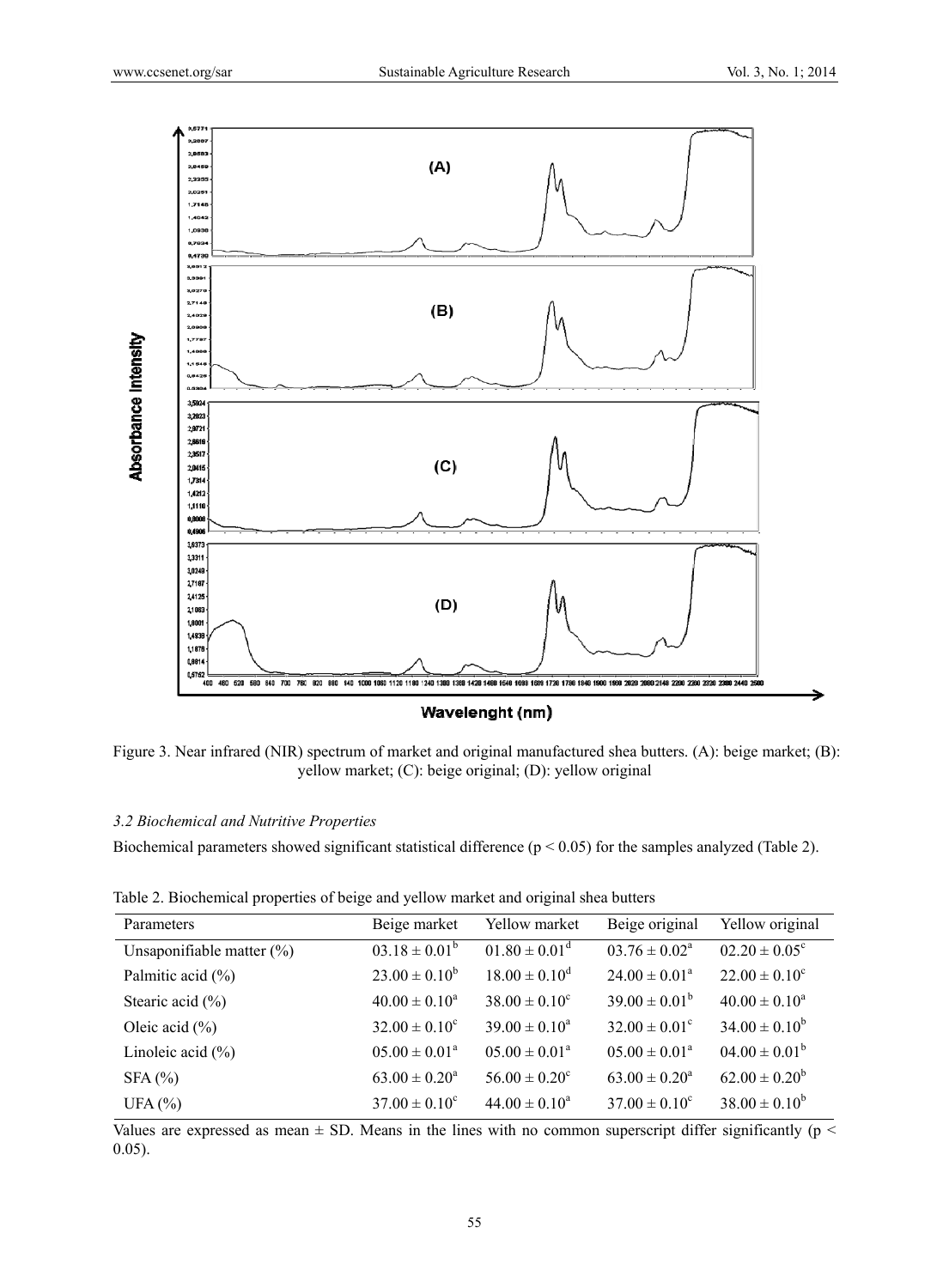Intrinsic biochemical parameter such as unsaponifiable matter varies from 1.78 to 3.79% and are higher than those reported for other high value solid fats such as coconut kernel (0.2 - 0.4%), palm kernel (0.3 - 0.5%) and cocoa (0.5 - 1%) (Karleskind, 1992). Therefore beige and yellow market and original shea butters could be used as a good source of stabilizers in cosmetic and food industry (Pesquet, 1992; Hall et al., 1996; Gunstone, 1999; AAK, 2012).

Chromatographic profiles of fatty acids composition of the samples are given in Figure 4. Fatty acid proportions of the studied shea butters highlighted the presence of four main compounds which are palmitic (17.99 - 24.01%), stearic (38.99 - 40.1%), oleic (31.99 - 39.1%) and linoleic (3.99 - 4.01%) acids (Table 2). It is worth précising here that shea butter contains other fatty acids but the main in content are the previous cited. These other fatty acids were materialized on the spectrum by peak with very slight intensity. However, unsaturated fatty acids (UFA) of the studied shea butters were essentially made up of oleic and linoleic acids. The saturated fatty acids (SFA) as for them consisted in palmitic and stearic acids. It was remarked that the proportion of oleic acid in all the shea butter samples, was more important than in the literature. If for markets shea butter, this situation could be justify by the adulteration (other fat adding), about original samples, it would be difficultly justify. However, the proportions of UFA and SFA were 36.9 – 44.1% and 55.8 – 63.2%, respectively. This amount of  $SFA$  (> 50%) would justify the solid state of the studied shea butters at ambient temperature (Alais & Linden, 1997). Indeed, the presence saturated fatty increases the melting point of fats and oils (Salas, Bootello, Martínez-Force, & Garcés, 2009) because of their melting points (62.7 - 69.6%) which are at far higher than (-6.5 - 13.0%) of unsaturated ones (Kandji, 2001). In view of the fatty acids profiles, beige and yellow market and original shea butters could be categorized as stearic-oleic fats such as cocoa butter and mango kernel oil (Dubois et al., 2007). Therefore, the studied shea butters could be used in food industries for frying due to the thermal stability of oleic acid and for margarine making due to the melting point of stearic acid (Gunstone, 1999; Ramadan & Moersel, 2004). Moreover, the important oleic acid content (31.99 - 39.1%) could be advantageous for "oléine de karité" production. This product consists in shea butter liquid fraction and is widely exploited and traded in Burkina Faso. Furthermore, the presence of linoleic acid could be useful in cosmetic industries to decrease trans-epidermal water loss and to eliminate scaly lesions common in patients with essential fatty acid deficiency (Aburjai & Natsheh, 2003). The presence of both oleic and linoleic acids which are essential fatty acids, would also suggest a potential beneficial use as edible fat.



#### **Retention time (min)**

Figure 4. Gas chromatographic profiles of market and original manufactured shea butters fatty acids Legend: (A): beige market; (B): yellow market; (C): beige original; (D): yellow original; (a): palmitic acid; (b): linoleic acid; (c): oleic acid; (d): stearic acid; (e): erucic acid (internal standard).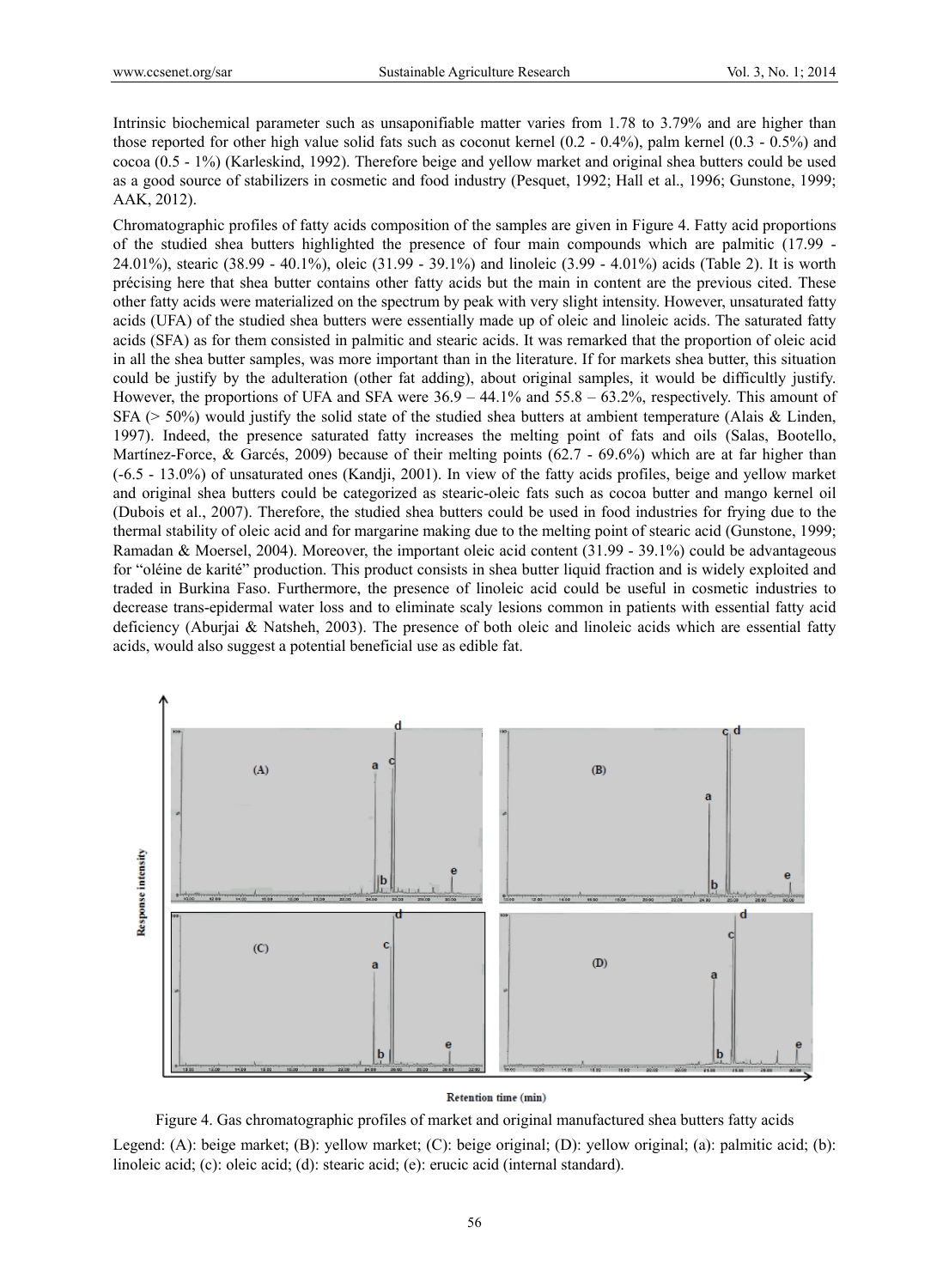#### **4. Conclusion**

The main difference between beige and yellow shea butters resides in the presence of carotenoid and chlorophyll which could confer to the yellow one, a higher resistance to oxidation. However, the values of specific gravity and viscosity confer to both beige and yellow shea butters, good characteristics for edible vegetable fat. Moreover, their essential fatty acid (linoleic acid) content would profile a benefic exploitation in human nutrition, and then in food industry. Cosmetic and pharmaceutical industries interest in the studied shea butters would be linked to the pH value in conformity with the human body one, the relatively high unsaponfiable content, the melting point, the very slight absorption of UV-A and UV-B and the presence of hydrocarbon such as karitene. Above all, the similitude between the spectra ultra-violet and infrared of the whole studied samples would suggest the spectra to be essential parameters for shea butter traceability.

## **References**

- Aburjai, T., & Natsheh, F. M. (2003). Plants used in cosmetics. *Phytotherapy Research, 17*, 987-1000. http://dx.doi.org/10.1002/ptr.1363
- AAK Global. (2012). Lipex® Shea butter family. Technical bulletin AarhusKarlshamn Lipids care. *Aarhus Karlshamn*. Retrieved from http://www.integrityingredientscorp.com/resources/Shea+Butter+family.pdf
- Afane, E., Lando, G., Biyiti, L., Ossima, G. A., & Atchou, G. (1997). Les vapeurs de l'huile de palme bouillante, un acide broncho-irritant. *Médecine d'Afrique Noire, 44*(11), 604-607. Retrieved from http://www.santetropicale.com/resume/114409.pdf
- AFNOR. (1986). *Recueil de normes françaises, corps gras, graines oléagineuses, produits dérivés*. Paris: AFNOR, 1986.
- Alais, C., & Linden, G. (1997). *Abrégé de biochimie alimentaire*. Paris: Masson.
- AOAC. *Official Methods of Analysis.* (1997). Washington: AOAC, 1997.
- Besbes, S., Blecker, C., Deroanne, C., Lognay, G., Drira, N. E., & Attia, H. (2004). Quality characteristics and oxidative stability of date seed oil. *Food Science and Technology International, 10*, 333-338. http://dx.doi/10.1177/1082013204047777
- Carette, C., Malotaux, M., Van Leeuwen, M., & Tolkamp, M. (2009). Shea nut and butter in Ghana: Opportunities and constraints for local processing. In Resilience (Ed.), Report of the project on the opportunities of shea nuts for Northern Ghana (pp. 1-88). Retrieved from http://www.resilience-foundation.nl/docs/shea.pdf
- Cheftel, J. C., & Cheftel, H. (1984). Introduction à la biochimie et à la technologie des aliments. Paris: Technique et Documentation, (Ed).
- Codex-Alimentarius. (1993). *Fats and Vegetable oils*. Geneva: FAO/WHO, 1993.
- Dieffenbacher, A., Buxtorf, P., Derungs, R., Friedli, R., & Zürcher, K. (2000). Graisses comestibles, huiles comestibles et graisses émulsionnées. In Neukom & Zimmermann (Eds.), Manuel suisse des denrées alimentaires (2nd ed.) (p. 249), Berne (Suisse): Société des chimistes analistes suisses.
- Dubois, V., Breton, S., Linder, M., Fanni, J., & Parmentier, M. (2007). Fatty acid profiles of 80 vegetable oils with regard to their nutritional potential. *European Journal of Lipid Science and Technology, 109*, 710-732. http://dx.doi.org/10.1002/ejlt.200700040
- Eka, O. U. (1980). Proximate composition of bush mango tree and some properties of dikafat. *Nigerian Journal of Nutritional Sciences, 1*, 33-36.
- Elias, M., & Carney, J. (2004). La filière féminine du karité: productrice burkinabée, «éco-consommatrices» occidentales et commerce équitable. *Cahier de géographie du Québec, 48*, 1-26. http://dx.doi.org/10.7202/009763ar
- European Communities. (1990). Determination of free fatty acid methyl esters. In Official Journal (Ed.). *Characteristics of olive oil and the relevant methods of analysis*. Geneva.
- FAOSTAT. (2012). *Crops and livestock products*. Geneva: FAO, 2012.
- Gunstone, F. D. (2002). Vegetable oils in food technology. In F. D. Gunstone (Ed). Vegetable oils in food technology: Composition, properties and uses (pp. 1-17). Florida: CRC Press. Retrieved from http://health120years.com/cn/pdf/hd\_Vegetable.Oils.pdf
- Hall, J. B., Aebischer, D. P., Tomlinson, H. F., Osei-Amaning, E., & Hindle, J. R. (1996). *Vitellaria paradoxa*.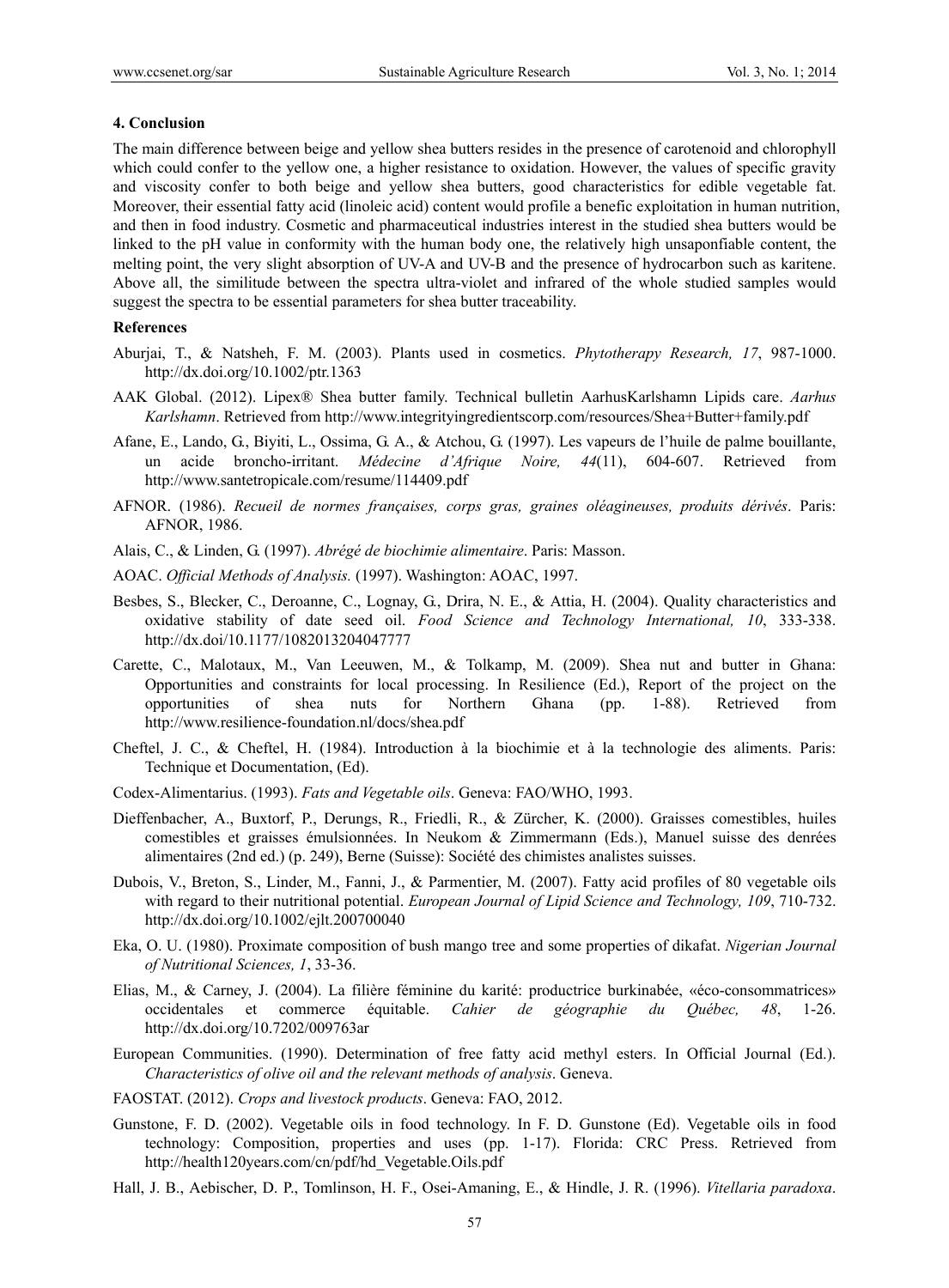School of Agricultural and Forest Sciences Publication, Number 8, University of Wales, Bangor, p. 105.

IUPAC. *Standard methods for the analysis of oils, fats and derivatives*. Pergamon: Oxford, 1979.

- Jansen, P. C. M. (2005). *Cochlospermum tinctorium* Perr. ex A.Rich. In P. C. M., Jansen & D. Cardon (Eds.). Ressources végétales de l'Afrique Tropicale 3: Dyes and tannins/Colorants et tannins. PROTA Network Office Europe, Wageningen University, P.O. Box 341, 6700 AH Wageningen, Netherlands.
- Kandji, N. A (2001). Etude de la composition chimique et de la qualité des huiles végétales artisanales consommées au Sénégal. Thèse de Doctorat, Université Cheick Anta Diop, Dakar, p. 98.
- Karleskind, A. (1992). *Manuel des corps gras*. Paris: Technique et documentation.
- Kim, K. S., Park, S. H., Choung, M. G., & Jang, Y. S. (2005). Use of near-infrared spectroscopy for estimating fatty acid composition in intact seeds of rapeseed. *Journal of Crop Science and Biotechnology, 10*, 15-20. Retrieved from http://cropbio.org/contribute/paperfiles/Kwan%20Su%20Kim.pdf
- Kitamura, Y., Nishikawa, A., Furukawa, F., Nakamura, H., Okazaki, K., Umemura, T., Imazawa, T., & Hirose, M. (2003). A subchronic toxicity study of shea nut color in wistar rats*. Food* and *Chemical Toxicology, 41*(11), 1537-1542. http://dx.doi.org/10.1016/S0278-6915(03)00170-4
- Lefur, A., & Arnaud, J. P. (2004). Les lipides polaires: actifs et vecteurs cosmétiques. *Oléagineux, Corps gras, Lipides, 11*(6), 436-439. http://www.jle.com/e-docs/00/04/0D/06/vers\_alt/VersionPDF.pdf
- Man, Y. B., & Moh, M. H. (1998). Determination of free fatty acids in palm oil by near-infrared reflectance spectroscopy. *Journal of American Oil Chemist's Society, 75*(5), 557-562. http://dx.doi.org/10.1007/s11746-998-0065-0
- Matos, L., Nzikou, J. M., Matouba, E., Pandzou-Yembe, V. N., Guembot Mapepoulou, T., Linder, M., & Desobry, S. (2009). Studies of *Irvingia gabonensis* seed kernels: oil technological applications. *Pakistan Journal of Nutrition, 8*, 151-157. http://dx.doi.org/10.3923/pjn.2009.151.157
- Mégnanou, R. M. (2008). Contribution à l'étude du beurre de karité produit en Côte d'Ivoire et optimisation qualitative de sa fabrication artisanale. Thèse Unique de Doctorat. Université de Cocody, Abidjan (Côte d'Ivoire), p. 135.
- Mégnanou, R. M., & Niamké, S. (2013). Contribution to the constitution of shea butter sensorial standard based on Ivoirian consumers criteria. *International Journal of research in Biosciences, 2*(1), 13-21. Retrieved from http://ijrbs.in/download.php?file=13-21.pdf
- Nahm, H. S. (2011). Quality characteristics of West African shea butter (*Vitellaria paradoxa*) and approaches to extend shelf-life. Master of Science, State Universty of New Jersey; USA, p. 133.
- MPOB (Malaysian Palm Oil Board). (2005). MPOB test methods: A compendium of test on palm oil products, palm kernel products, fatty acids, food related products and other. (Ed) Ministry of Plantation Industries and Commodities Malaysia.
- Ndangui, C. B., Kimbonguila, A., Nzikou, J. M., Matos, L., Pambou-Tobi, N. P. G., Abena, A. A …. Desobry, S. (2010). Nutritive composition and properties physico-chemical of gumbo (*Abelmoschus esculentus* L.) seed oil. *Research Journal of Environmental and Earth Sciences, 2*(1), 49-54. Retrieved from http://maxwellsci.com/print/rjees/v2-49-54.pdf
- Nzikou, J. M., Mvoula-Tsieri, M., Matos, L., Matouba, E., Ngakegni-Limbili, A. C., Linder, M., & Desobry, S. (2007). *Solanum nigrum* L. Seeds as an Alternative Source of Edible Lipids and Nutriment in Congo Brazzaville. *Journal of Applied Sciences, 7*, 1107-1115*.* http://dx.doi.org/10.3923/jas.2007.1107.1115
- Omujal, F. (2009). Post harvest handling practices and physic-chemical characteristics of shea (Vitellaria paradoxa) fruit in Uganda. Master of Science in chemistry, Makerere University; Uganda, p. 98.
- Oyedeji, F. O., & Oderinde, R. A. (2006). Characterization of isopropanol extracted vegetable oils. *Journal of Applied Sciences, 6*(11), 2510-2513. http://dx.doi.org/10.3923/jas.2006.2510.2513
- Pesquet, J. J. (1992). *Le karité*. APROMA.

- Pontillon, J. (1996). *Cocoa, Borneo illipe, Karité*. In A. Karleskind & J. P. Wolf (Eds), *Oils and fats manual* (pp. 206-212). Paris: Lavoisier.
- Programme des Nations Unies pour le Développement [PNUD]. (2010). Shea butter scoping paper: Green

Platon, J. F. (1997). Lipids in cosmetology. *Oléagineux, Corps gras, Lipides, 4*, 275-281.